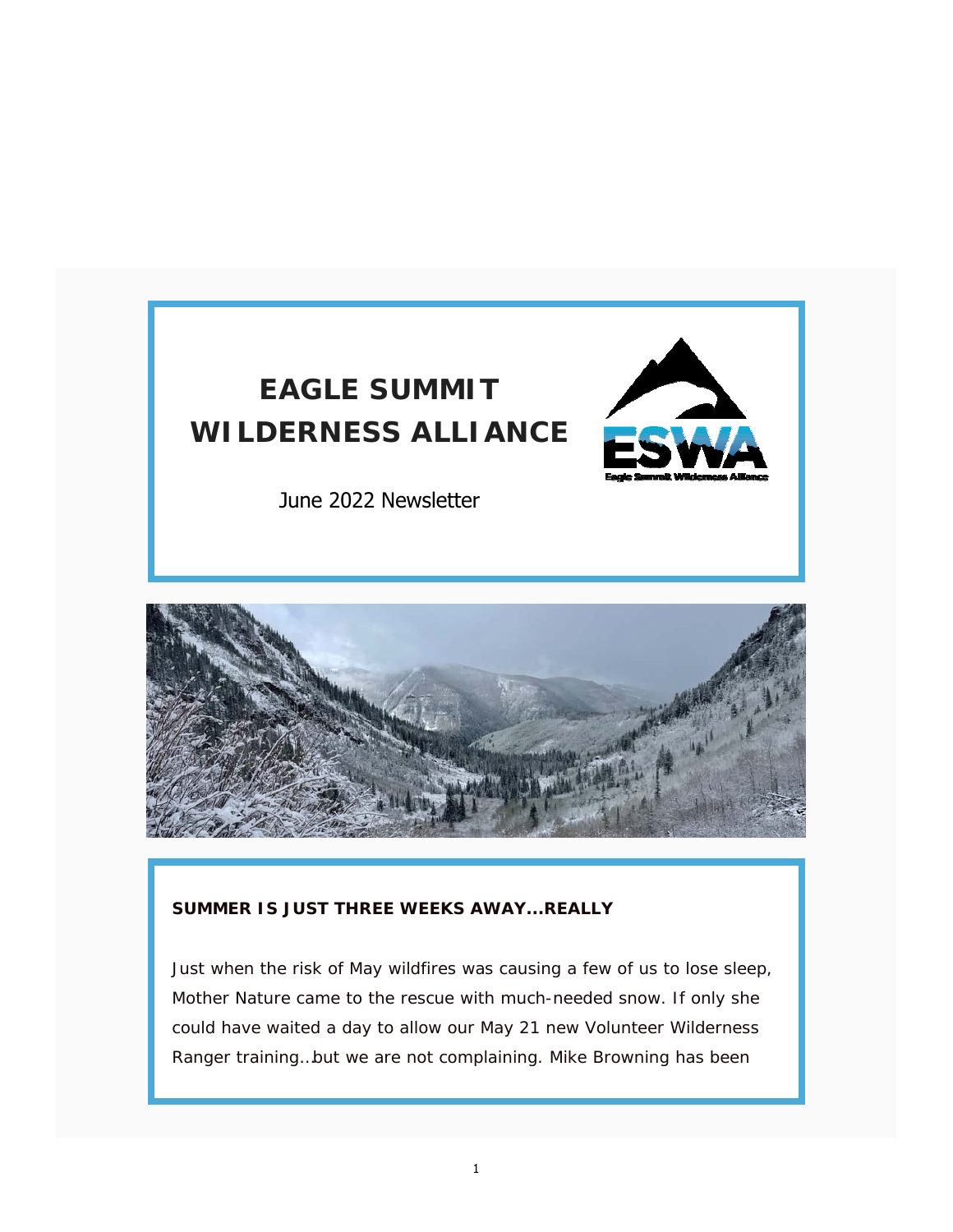working hard to reschedule our 38 new trainees to one of the two new training dates: June 11 and July 9. The good news--some of our wouldbe trainees who couldn't make the May 21 training can now be trained this summer!

## **VIDEO HELP WANTED!**

We would like to video one of the half-day VWR trainings on Saturday, June 11. Do you or someone you know have that capability? Please contact Steve Elder if so (steve.elder8@gmail.com). We are willing to compensate for a professional job.

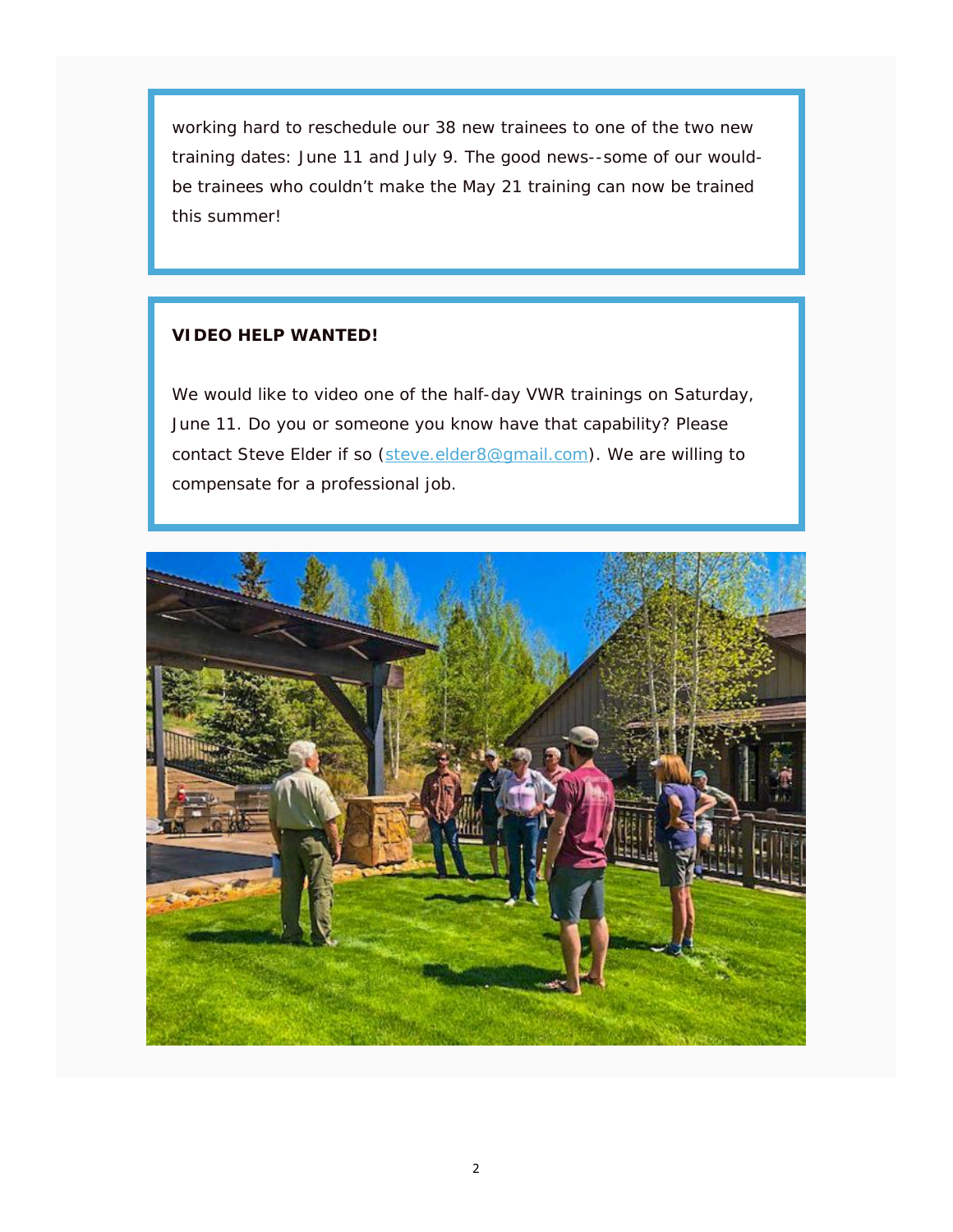# **THANKS TO ESWA VOLUNTEERS FOR ASSEMBLING VWR TRAINING AND TRAILHEAD HOSTING KITS**

ESWA volunteers prepared 12 kits for our new Trailhead Hosts and 37 kits for new Volunteer Wilderness Rangers. Thanks to Joan and Bill Betz for hosting at their beautiful cabin above Pebble Creek. Proof that many hands make light work – and a great time was had by all!



Over a dozen ESWA Volunteers (some young, some seasoned) met at the Betz cabin on May 15. More photos

## **LLAMA-SUPPORTED TRAIL WORK TRIPS by Krista Hughes**

When one thinks about the different four-legged animals one might run into on Wilderness trails, llamas may not be the first that comes to mind. Each summer, the U.S. Forest Service (USFS), with financial support from ESWA, rents several llamas to help with trail-maintenance projects. This summer, ESWA and the USFS are hosting four overnight llama trail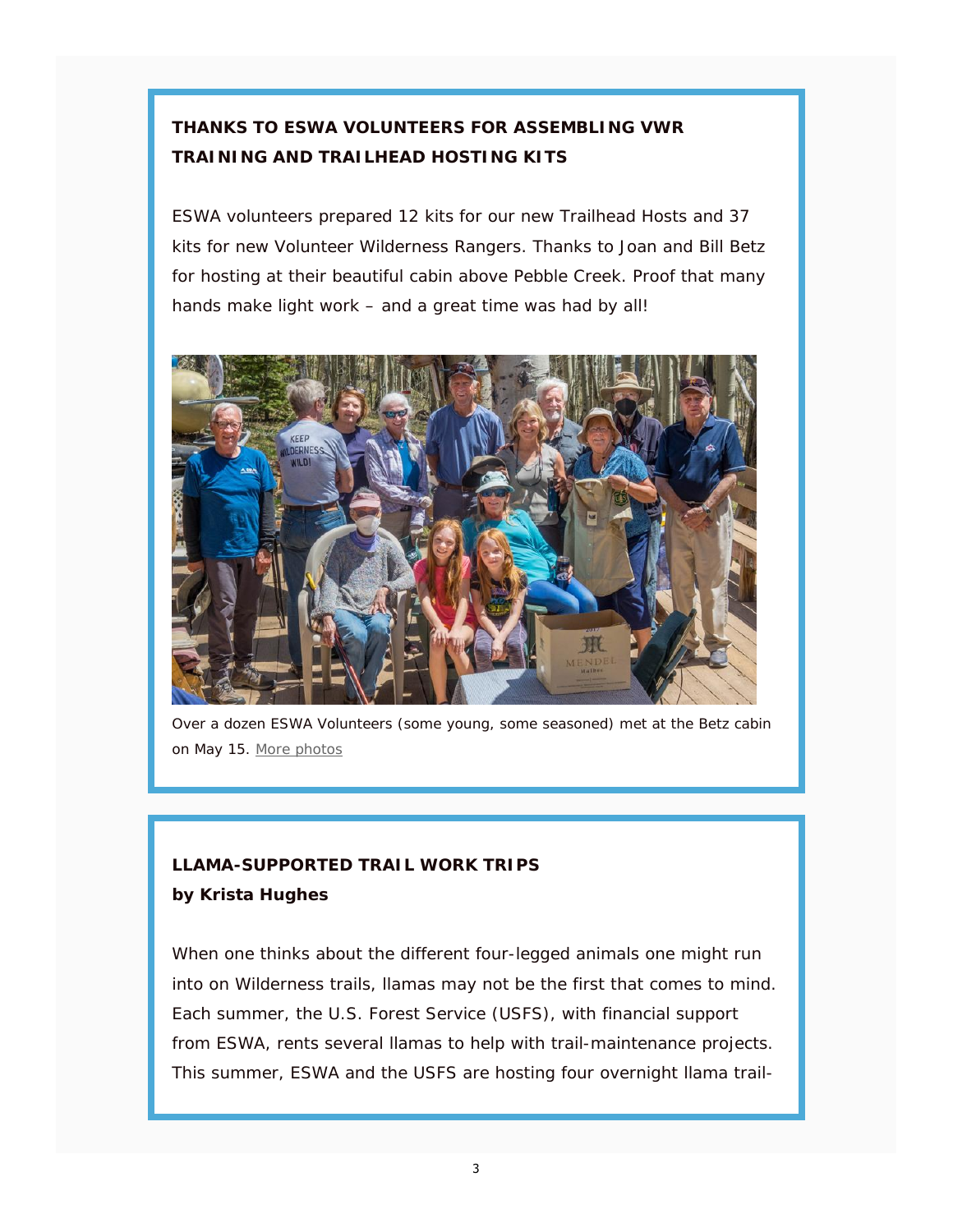work trips (two in Summit County and two in Eagle County). These trips allow volunteers to assist the USFS over a long weekend with all sorts of projects to keep our trails and Wilderness in great condition. Some of the more commonly performed tasks involve removing illegal fire rings, restoring illegal campsites, repairing/adding signage, removing noxious weeds, and trail maintenance such as trimming vegetation and erosion control.

Llamas help make these trips possible and have many unique characteristics that make them a great pack animal. To start, llamas can carry up to 100 lbs, which allows ESWA and the USFS to bring in tools, protective equipment, and additional gear to help with the work. Llamas require less feed and do not need to stop and graze like other pack animals. One of their most unique characteristics relative to other pack animals is their feet: They have soft, padded feet with two toes that do much less damage to the ground than hooves do. These feet make them surer footed, which is a desirable quality in the steep, rocky terrain of our local Wilderness Areas. As a result, llamas can go places that are inaccessible to other pack animals.

Without the help of llamas, it would be much more difficult to carry tools and equipment to harder-to-reach sites, particularly in Wilderness Areas that may be far away from a trailhead!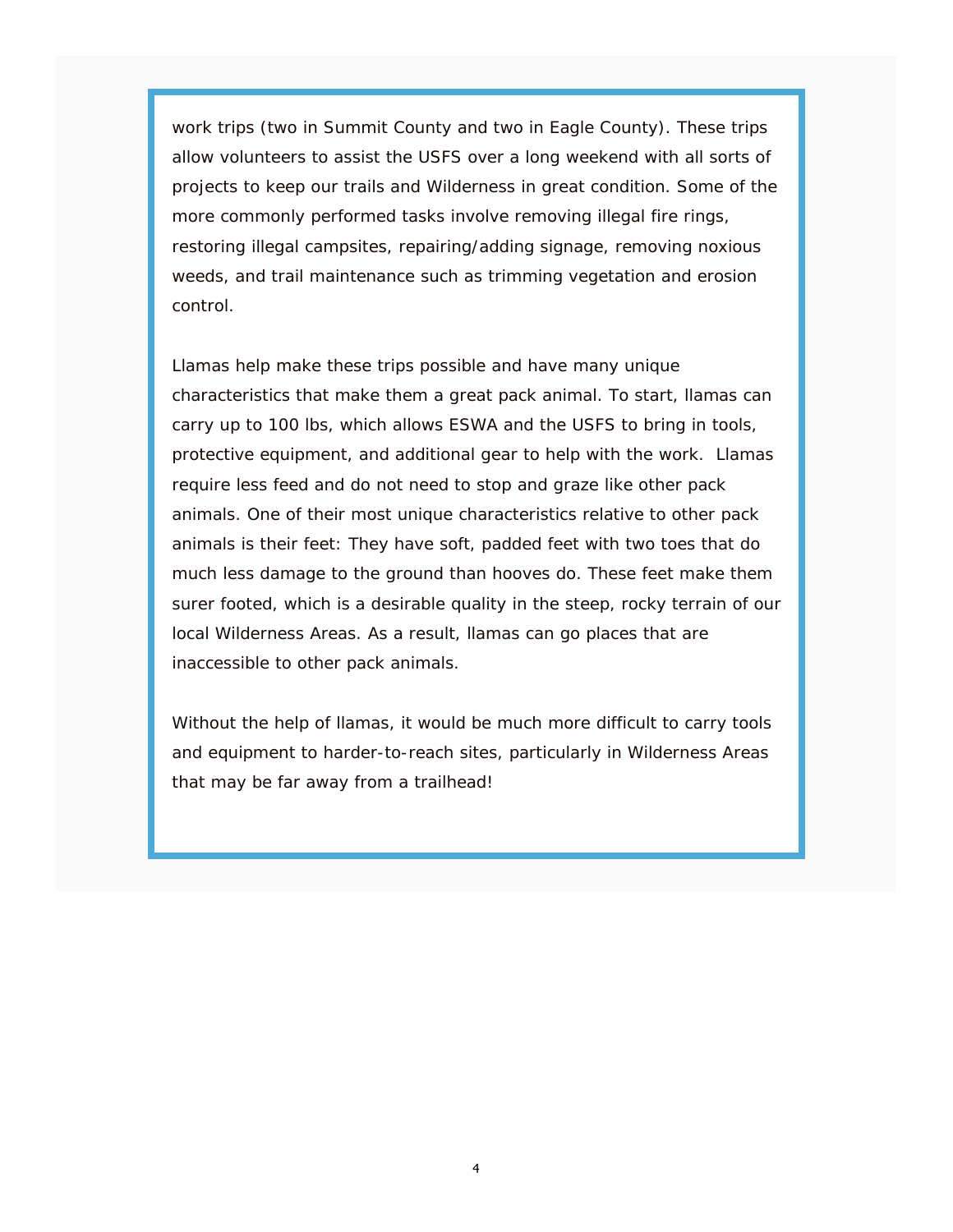

Krista Hughes is an ESWA Volunteer Wilderness Ranger and a resident of Dillon. She is coordinating the 2022 llama-supported work trips for ESWA. If you're interested in joining one of the trips this year, please email Krista at krista.a.hughes@gmail.com.

## **TRAILHEAD HOSTING**

ESWA's Trailhead Hosts provide a valuable service to the USFS and our local Wilderness Areas. They can contact and help educate many more people than Rangers on patrol. Please help support this important ESWA program by being a Trailhead Host at one or more trailheads this summer. See Dave Owens' article below about his experience as a TH Host.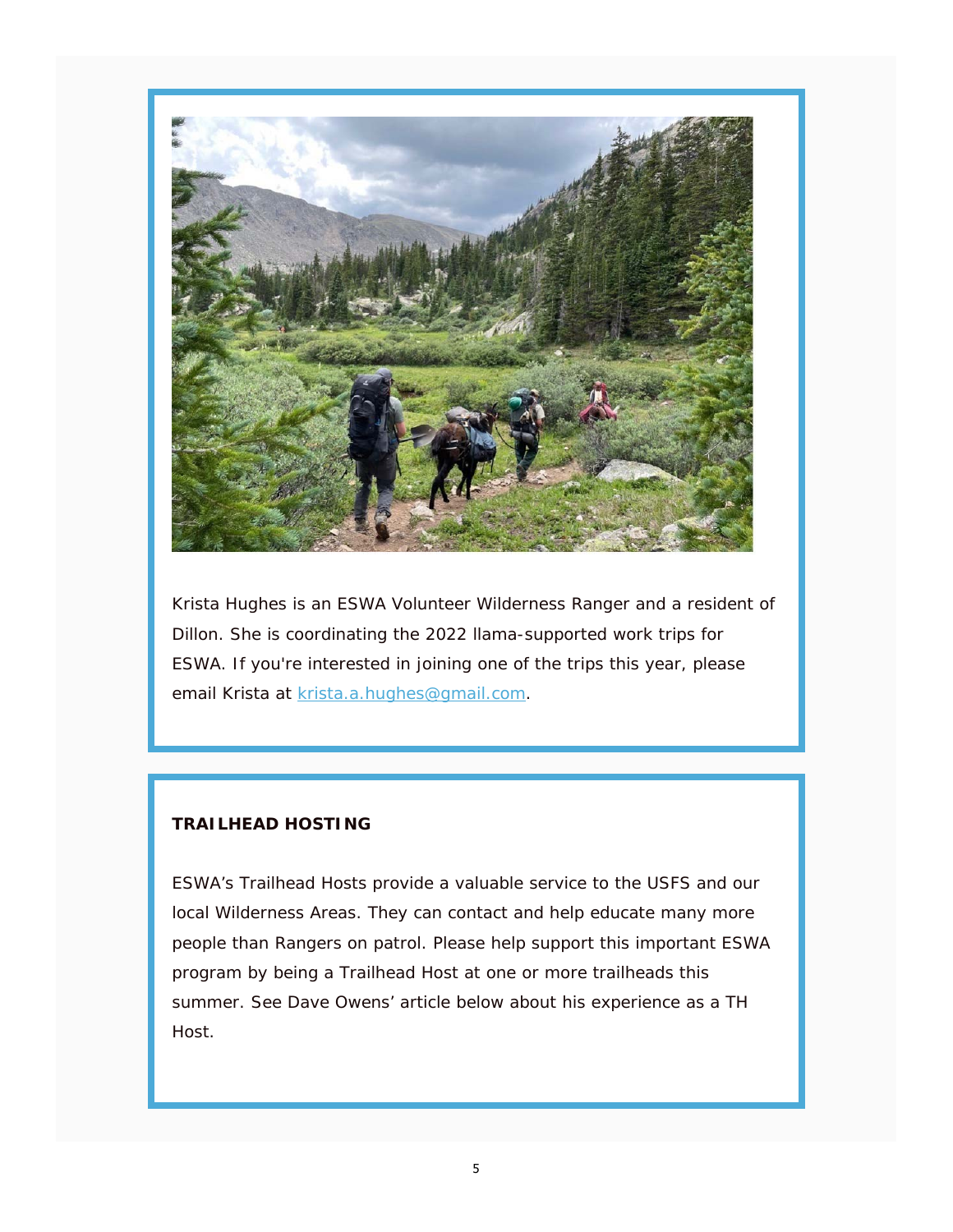This year any VWR can host at any trailhead, on any day, and during any hours they wish. Signing up is easy on the Volunteer Opportunities page of the ESWA website. Not a VWR? No problem, as long as one of the two hosts is a VWR the other can be a friend, family member, or non-VWR. Try it and see how fun and rewarding it can be!



**TRAILHEAD HOSTING - A REWARDING EXPERIENCE by Dave Owens**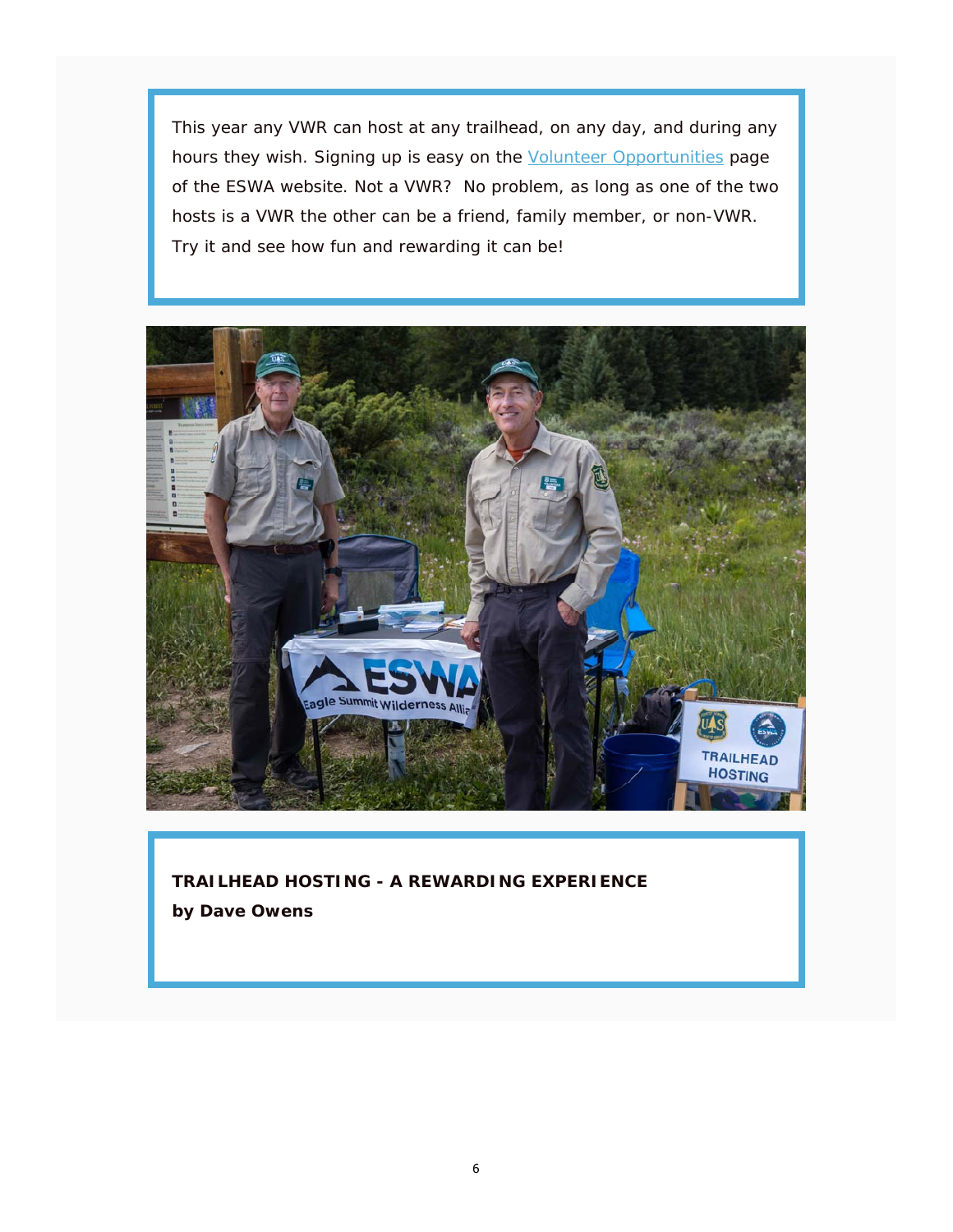

Labor Day weekend 2020 arrived with blue skies and mild temperatures - a welcome respite from smoky skies from forest fires and a stark difference from the three inches of snow we had just two days later!

On Sunday, September 6 of that weekend, I spent four hours at the North Tenmile trailhead, which is located at the end of West Main Street in Frisco. With the great

weather we had, I expected it to be a very busy day and that's what it was! I counted 273 hikers in 75 different groups, which was not so many that I couldn't keep track of the numbers, but not so few that I got bored sitting at the trailhead.

Trailhead hosts act as representatives of the U.S. Forest Service as well as for ESWA and as such, they have several responsibilities. These include:

- 1. Appear as a knowledgeable and professional representative of the Forest Service,
- 2. Answer questions by hikers about the trail,
- 3. Advise hikers of any potentially hazardous situations (such as falling trees if it's windy or lightning if it appears a possibility), and
- 4. Submit a report with statistics recorded during the period of hosting.

In a normal year, which 2020 was definitely NOT because of the pandemic, an additional responsibility would be to hand out any desired literature to interested hikers, such as a copy of the trail map, wilderness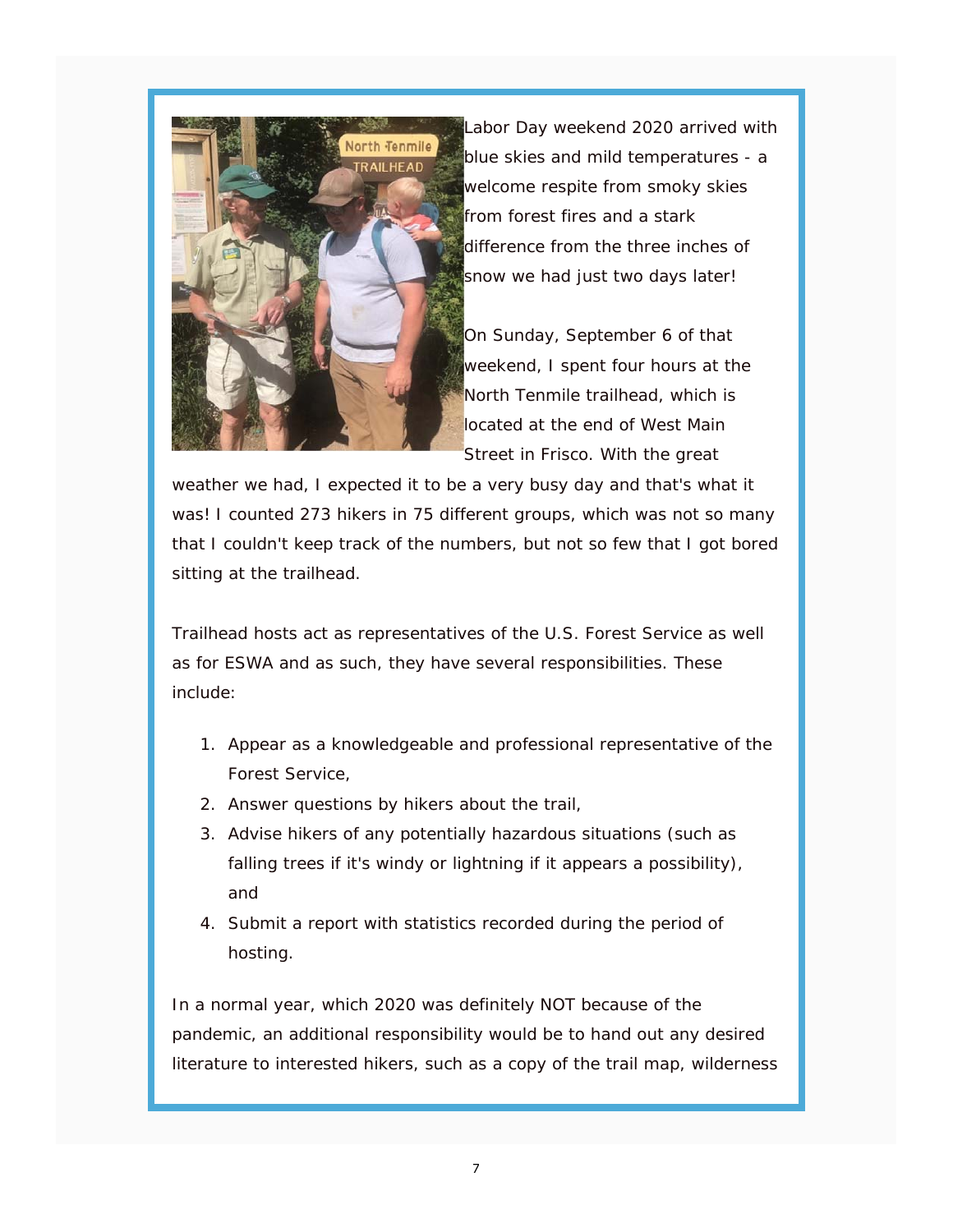regulations, reasons for leashing your dog, camper registration cards, and even altitude-sickness brochures if a hiker may be concerned about it. The Forest Service has given ESWA permission to hand out business cards and/or brochures if we desire, and I always do so when appropriate.

As an aid to answering hiker's questions, I've found that it's very useful to have hiked the selected trail and have notes available on trail conditions, distance and elevation at important points on the trail, and any scenic or notable points along the trail. Those are the most common questions that I've had from hikers and they are always very appreciative of the information.

During the four hours I spent at the trailhead, I answered questions by 41 people and/or groups. The most enjoyable conversation I had was with a group of six people from the Midwest. They had never been up that trail before and were very appreciative of all the information. My favorite question, and one several people asked, was, "Will I [or we] see any moose?" I tell them they might, but that I can't guarantee it. And I tell them that if they do, keep a safe distance and do not try to take a selfie with it!

So if you've never taken the opportunity to be a trailhead host, I encourage you to give it a try. I'm sure you will discover it to be a very rewarding experience!

## **MEMBER HIGHLIGHT: VWR ADAM FENTON AND VVF'S YOUTHPOWER365**

Our VWR Adam Fenton is initiating a new program this summer for ESWA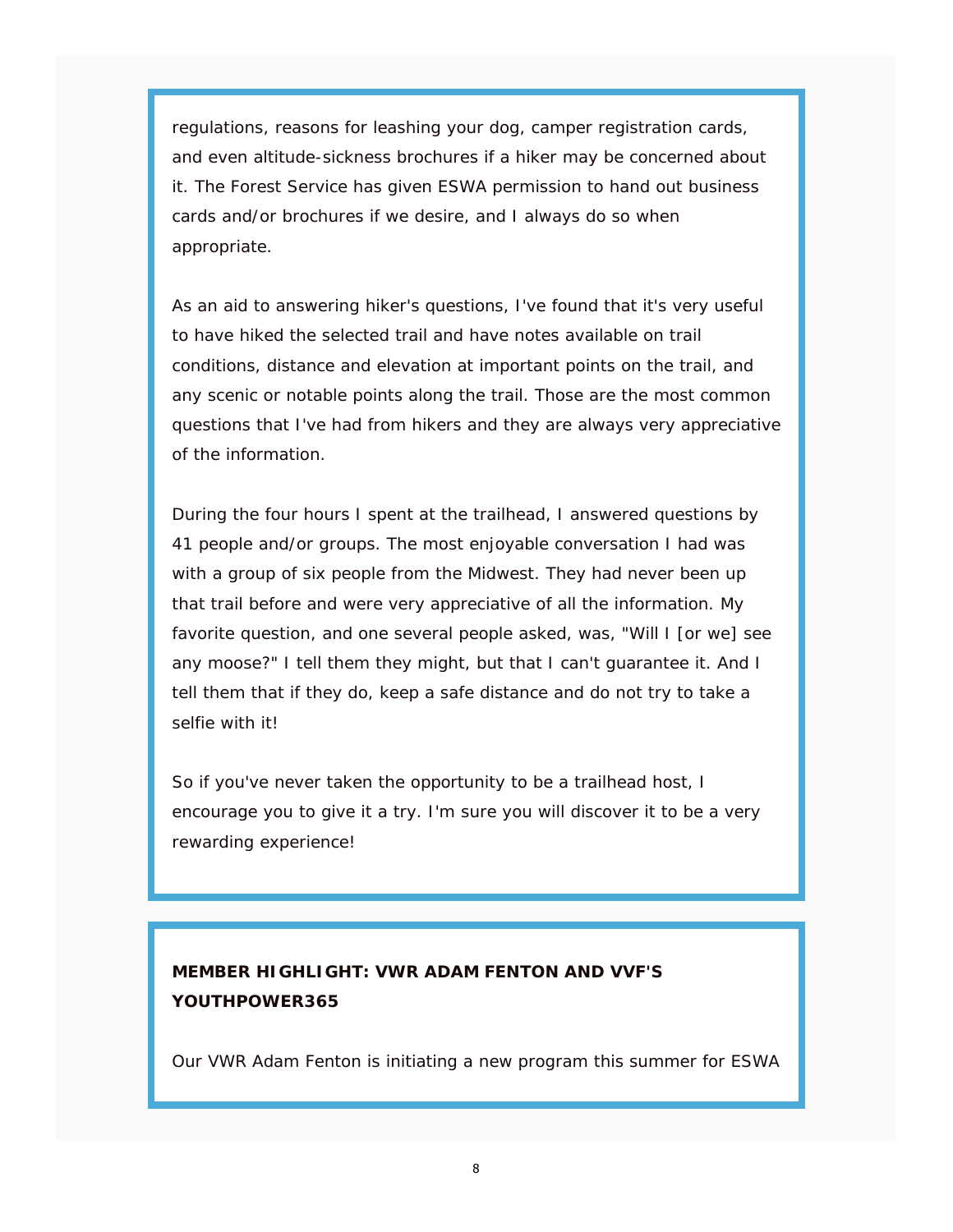volunteers to engage youth with our Wilderness Areas and Wilderness principles. Adam is the Elementary Programs Manager for YouthPower365, a Vail Valley Foundation initiative that provides programs to help youth through 12th grade in underserved communities. This summer, a few select VWRs will guide hikes for summer camp classes of 4th and 5th graders.

Adam told us that early in his career he was on an academic track, conducting research on the impacts of environmental experiences on young brains. His findings were so compelling that he came out West to dive into the work directly. We are thrilled to be a part of Adam's life work to help provide kids great experiences outdoors, particularly those who might not have the opportunities many of us had when we were young(er)!

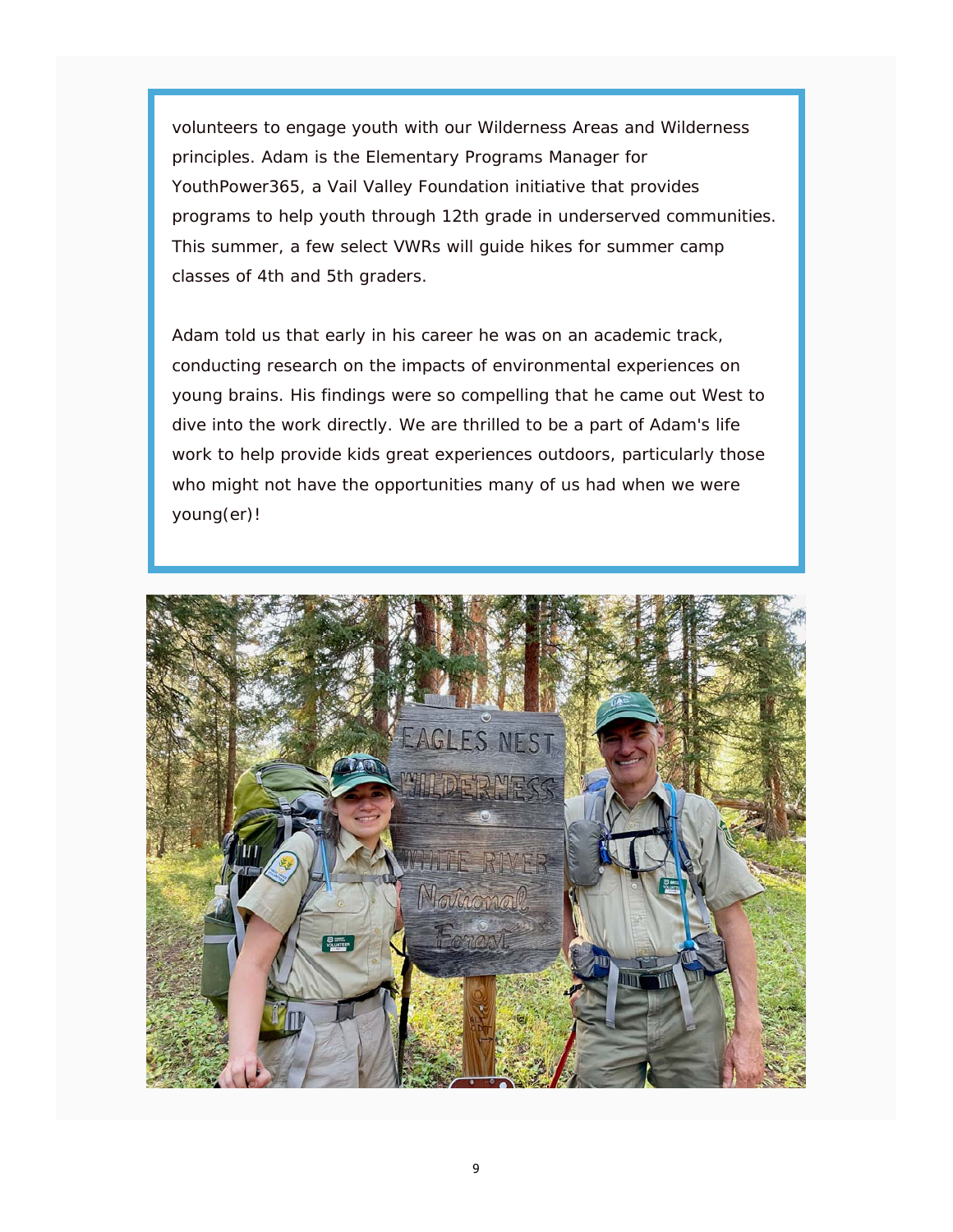#### **IMPORTANT UPCOMING DATES**

- **June 1**, 4:30 to 6 pm: Eagle party for VWRs and Sawyers, E-Town Kitchen and Bar, in the Riverfront complex at 295 Main Street in Edwards
- **June 8**, 4 to 5:30 pm: Summit party for VWRs and Sawyers, Highside Brewery, 720 Main Street in Frisco
- **June 10-12**: Training for new Sawyers
- **June 11: Training for new VWRs**
- **July 2**: Joint Trailhead Hosting Day with FDRD
- **July 9**: Alternate training date for new VWRs
- **July 9 & 12**: Noxious and invasive weed pulls July 9 and 12 in Summit County. Additional dates and locations to be announced. Interested? Contact Jim Alexander at jimofcolorado@gmail.com
- **July 15-17**: Llama-supported Work Trip Nolan Lake
- **July 22-24**: Llama-supported Work Trip Willow Creek
- **August 12-14**: Llama-supported Work Trip Lake Charles
- **August 19-21**: Llama-supported Work Trip Upper Constantine

#### **HELP WANTED: WEBSITE MANAGER**

ESWA is seeking a **website manager**. We use Wix, the friendliest program imaginable. It's all copy-and-paste with no coding, ever. If you can use Word, you can learn Wix. We'll teach you. Bonus: With Wix, you can easily and for free make your own website for weddings, family reunions, and so forth. Please email info@eaglesummitwilderness.org with your interest.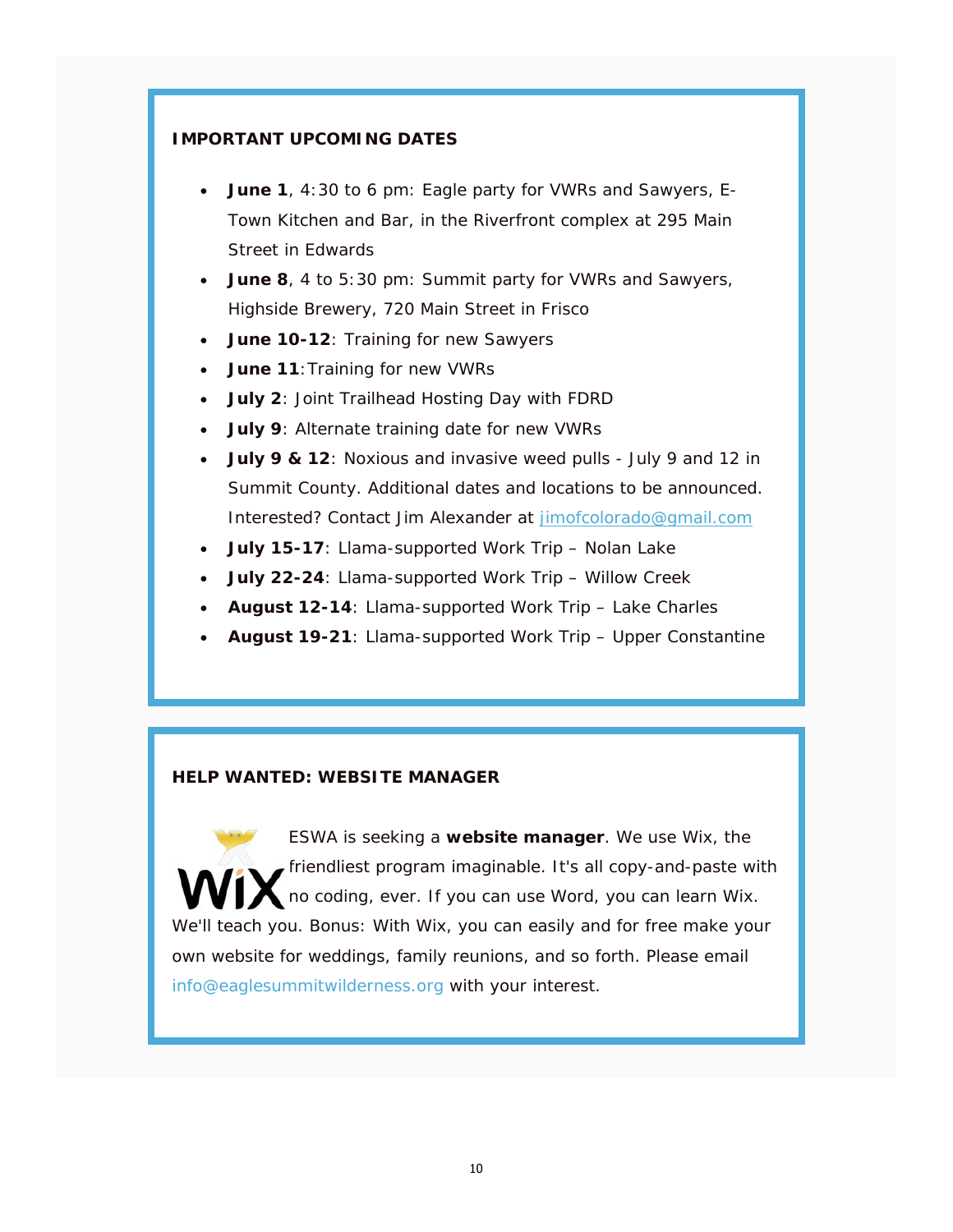### **TWO MORE WAYS TO SUPPORT ESWA:**

#### **Sign up for Amazon Smile**

Amazon Smile offers the same products and same prices as the Amazon site. Amazon will donate to ESWA 0.5% of every purchase you make – and it costs you nothing. CLICK HERE to sign up. All you do is log in to Amazon using smile.amazon.com instead of amazon.com. Sign in through smile.amazon.com each time you shop, so you might want to bookmark that page.

#### **City Market & King Soopers Community Rewards**

If you don't yet have the card, please sign up for one here. Then go to your Community Rewards, choose your local store as your preferred store, and set ESWA as the charity to which you want to donate (search for Eagle Summit Wilderness Alliance or use ESWA's code VX077).

Special thanks to our partners for making our work possible!